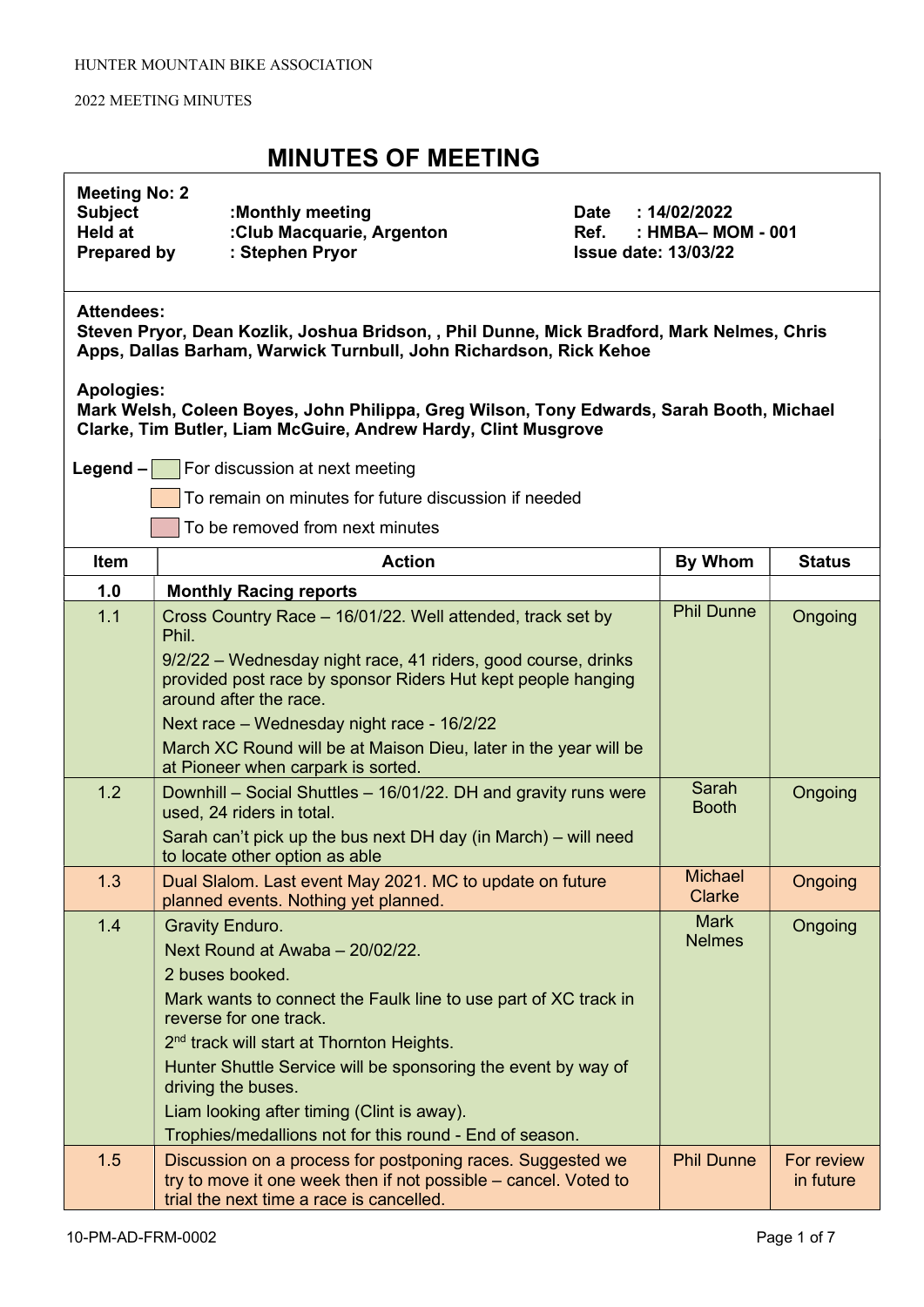| 1.6 | Discussion on refunding entry fees for cancelled races – Clint to<br>propose method. Josh to assist.                                                 | <b>Clint</b><br><b>Musgrove</b>             | Ongoing |
|-----|------------------------------------------------------------------------------------------------------------------------------------------------------|---------------------------------------------|---------|
| 1.7 | AusCycle starting National Cup in 2022. Discussion regarding<br>changes to structure and arrangements.<br>Will need to consider involvement in 2022. | Josh<br><b>Bridson</b><br><b>Mark Welsh</b> |         |
| 1.8 | Adaptive Race - 16 January 2022 - cancelled due to low entry                                                                                         | Josh                                        |         |
|     | numbers - concerns from some potential racers about Covid at<br>that time                                                                            | <b>Bridson</b><br>Andrew                    |         |
|     | Will include again in May for next XC Round at Awaba                                                                                                 | Hardy                                       |         |
| 1.9 | Update on 2022 Calendar                                                                                                                              | Phil / Sarah<br>/ Mark N                    |         |
|     | Jan 16 XC + DH + Adaptive - Awaba                                                                                                                    |                                             |         |
|     | Feb 9, 16 & 23 XC Mid week evenings- Awaba                                                                                                           |                                             |         |
|     | Feb 20 - G-Flow Awaba.                                                                                                                               |                                             |         |
|     | March 6 - White Lightning event                                                                                                                      |                                             |         |
|     | March 20 - XC Singleton                                                                                                                              |                                             |         |
|     | March 20 - DH Awaba                                                                                                                                  |                                             |         |
|     | March 26 - Westpac rescue helicopter event - Cancelled                                                                                               |                                             |         |
|     | April 17 - G-Flow Awaba Easter long weekend / Deaf games -                                                                                           |                                             |         |
|     | get in early for bus hire. Make this an Adaptive event as well.                                                                                      |                                             |         |
|     | April 23 - Rocky trail GP                                                                                                                            |                                             |         |
|     | May 7 - Convict 100                                                                                                                                  |                                             |         |
|     | May 14 - Westpac rescue at Singleton - Cancelled                                                                                                     |                                             |         |
|     | May 15 - XC and DH Awaba - AGM - Adaptive Round                                                                                                      |                                             |         |
|     | May $21$ – Port to Port                                                                                                                              |                                             |         |
|     | June 19 - XC 3 Hour Singleton                                                                                                                        |                                             |         |
|     | June 19 - DH Awaba                                                                                                                                   |                                             |         |
|     | July 17 - XC and DH Awaba                                                                                                                            |                                             |         |
|     | August 21 - XC Singleton                                                                                                                             |                                             |         |
|     | August 21 - DH Awaba                                                                                                                                 |                                             |         |
|     | Sept 7, 14 & 21 - XC Night Racing Awaba                                                                                                              |                                             |         |
|     | Sept 25 - G - Flow at Awaba                                                                                                                          |                                             |         |
|     | Oct 22 - Dungog G Flow (Now pushed back one week)                                                                                                    |                                             |         |
|     | Oct 23 - Dungog 3 hour                                                                                                                               |                                             |         |
|     | Nov 20 - XC + DH Awaba                                                                                                                               |                                             |         |
|     | Dec 11 - XC + DH Awaba                                                                                                                               |                                             |         |
| 2.0 | <b>Build Days and trail maintenance</b><br>Update for last month - 13/02/2022                                                                        | <b>Dallas</b>                               |         |
| 2.1 | 25 people attended.                                                                                                                                  | <b>Barham</b>                               | Ongoing |
|     | Lots of work on Birraban, bypass done but needs packing in.                                                                                          | <b>Rick Kehoe</b>                           |         |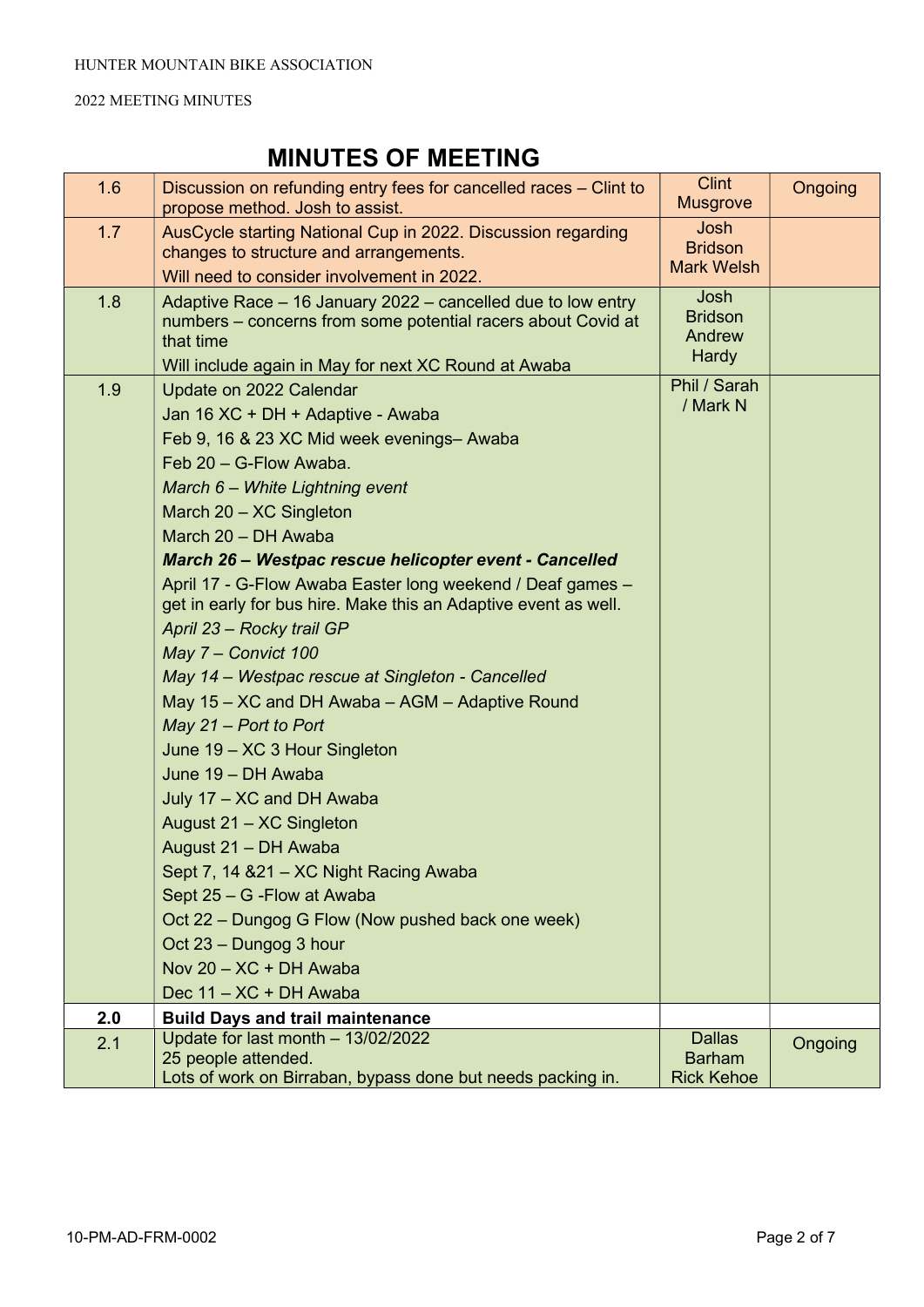| 2.2 | <b>Next Build Day:</b>                                                                                                          | <b>Dallas</b>     |  |
|-----|---------------------------------------------------------------------------------------------------------------------------------|-------------------|--|
|     | Plan: Carry panels in prior to next build day.                                                                                  | <b>Barham</b>     |  |
|     | 13th March ??                                                                                                                   | <b>Rick Kehoe</b> |  |
|     | Work may be required on DH track.                                                                                               |                   |  |
|     | Need to consider external contractor for DH track - Repair                                                                      |                   |  |
|     | required from Halfways Down to Wombat.                                                                                          |                   |  |
|     | Also, Clint suggested getting a truck load of rock.                                                                             |                   |  |
| 2.4 | Development trail network plans have been submitted -                                                                           | Josh              |  |
|     | estimate about \$5k to have machine work done. Committee                                                                        |                   |  |
|     | voted yes to the spend. Josh to seek approval of submitted<br>plans from Forestry Corp – indication from Mike Hill is that this |                   |  |
|     | will not occur until February 2022.                                                                                             |                   |  |
| 2.5 | Wild Polly Trail - signage required.                                                                                            | <b>Dallas</b>     |  |
|     | Bottom of Wild Polly still needs to be attended to - signage and                                                                | <b>Barham</b>     |  |
|     | diversion/return loop for 'sessioning'.                                                                                         |                   |  |
|     | Diversion arrows in place to direct off Red Loop into Little                                                                    |                   |  |
|     | Falcon for run down Wild Polly.                                                                                                 | <b>Rick Kehoe</b> |  |
|     | Committee agreed to Rick's request to install a story board at<br>the start of Wild Polly. Rick advised that this was still in  |                   |  |
|     | progress. Rick to continue at own pace.                                                                                         |                   |  |
| 2.6 | Junior downhill link- will require further discussion and                                                                       | <b>Rick Kehoe</b> |  |
|     | planning.                                                                                                                       |                   |  |
| 2.7 | Skills area has been installed between the eastern carpark and                                                                  | <b>Rick Kehoe</b> |  |
|     | the development trail. Some finishing work required – volunteer<br>labour to be used - Rick to coordinate.                      | Josh              |  |
|     | In the future, we need to consider upgrading the eastern                                                                        | <b>Bridson</b>    |  |
|     | carpark the same as done to carpark 1 to prevent silting up the                                                                 | <b>Dallas</b>     |  |
|     | skills area. Josh to approach Mike Hill from Forestry for support                                                               | <b>Barham</b>     |  |
|     | of club completing using existing funding and methods as per                                                                    |                   |  |
|     | western carpark. Provide a basic sketch diagram showing the<br>structure and where the water will flow. We can reference        |                   |  |
|     | environmental plan done in 2012. Forestry paperwork needs to                                                                    |                   |  |
|     | be submitted.                                                                                                                   |                   |  |
|     | Josh spoke to Mike about submitted paperwork re 7 new trails                                                                    |                   |  |
|     | and highlighted priorities for us.                                                                                              |                   |  |
| 2.8 | Maintenance discussion. Andrew to investigate Lake Macquarie                                                                    | Josh              |  |
|     | Council appetite to pay for 'upkeep' / Maintenance -<br>subsequently agreed for Josh to speak to Council and STILL              |                   |  |
|     | needs to follow-up with email.                                                                                                  |                   |  |
| 3.0 | Finance report.                                                                                                                 |                   |  |
| 3.1 | Club account balance as at 14/02/2022:                                                                                          | <b>Warwick</b>    |  |
|     | \$76,306.                                                                                                                       | <b>Turnbull</b>   |  |
|     | \$14k paid to Synergy for skills area.                                                                                          |                   |  |
|     | \$20k income growth over last year, and \$20k over year before.                                                                 |                   |  |
|     |                                                                                                                                 |                   |  |
|     | \$1400 received in last 12 months from MTB Direct. JB to put                                                                    |                   |  |
|     | out reminder post to the community                                                                                              |                   |  |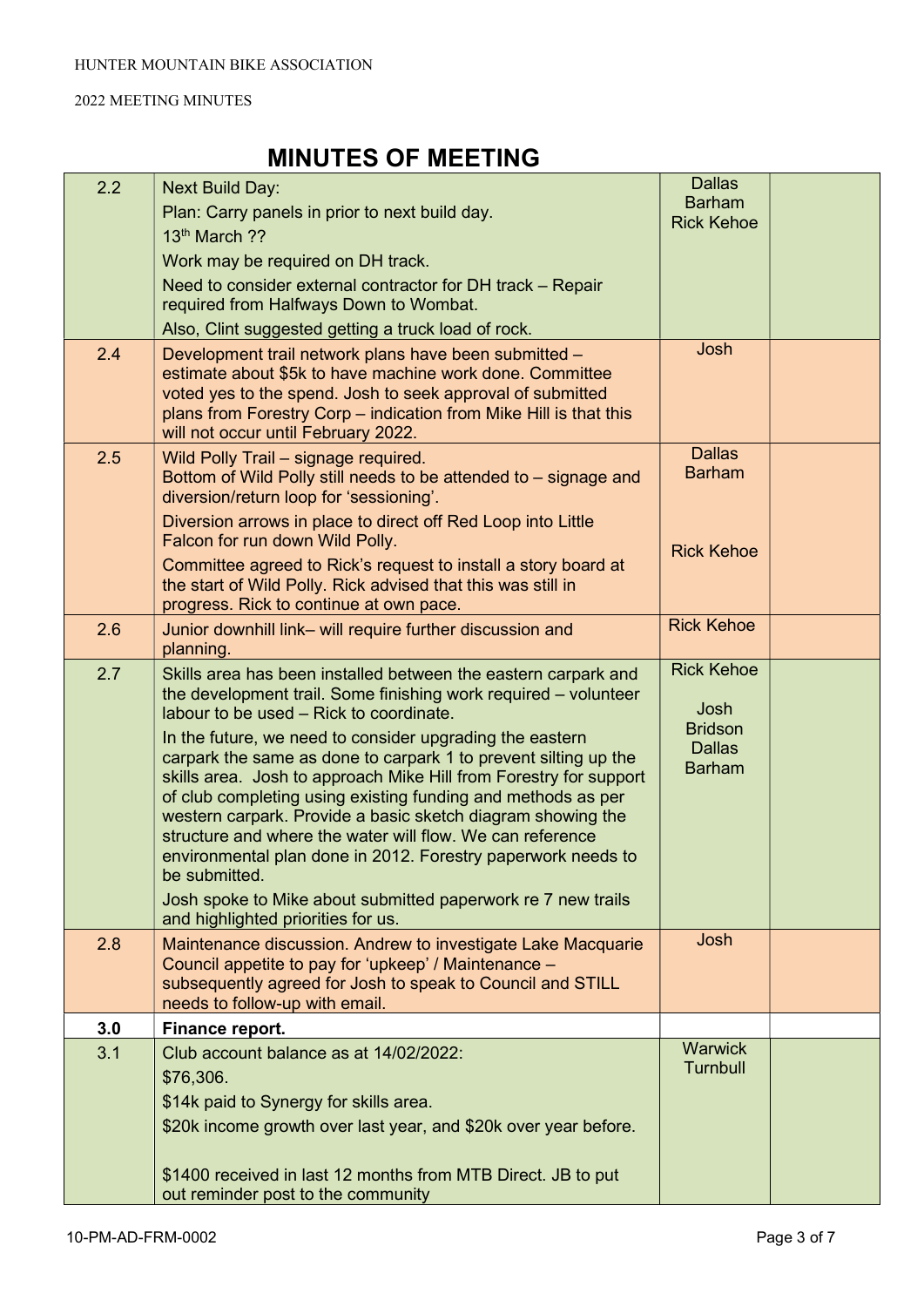| 3.2 | Causey:<br>Finished on 31/10/21 – changes to signage in process - (Coleen<br>and Rick to assist). Old signs have been removed and will be<br>updated with QR code for Paypal to our trail karma.                                                                                                                                                                             | Joshua<br>Bridson /<br><b>Rick Kehoe</b>    |                      |
|-----|------------------------------------------------------------------------------------------------------------------------------------------------------------------------------------------------------------------------------------------------------------------------------------------------------------------------------------------------------------------------------|---------------------------------------------|----------------------|
| 3.3 | Club membership but not a member of AusCycle. Discussion.<br>Yes, can join the club but can't race (unless they have a day<br>licence) due to coverage by AusCycle insurance. Josh to follow-<br>up with process.                                                                                                                                                            | Joshua<br><b>Bridson</b>                    |                      |
| 4.0 | <b>Grants and Grant projects</b>                                                                                                                                                                                                                                                                                                                                             |                                             |                      |
| 4.1 | Sunshades grant. Nearing completion<br><b>Container Roof / Shelter</b><br>Materials for the containers have been delivered and are stored<br>at Wyee Transport. Engineering drawings now obtained.<br>Simon Conway and Clint to construct and install – date TBA.                                                                                                            | Andrew<br>Hardy /<br>Josh<br><b>Bridson</b> | In process           |
|     | Anthony (Facebook) has offered long-reach loader to assist with<br>install. Waiting till Covid allows us to proceed.                                                                                                                                                                                                                                                         |                                             |                      |
| 4.2 | Lake Mac Council $-$ The club is still to use the \$7,000 grant<br>provided in 2019 – was to assist in running a National Round at<br>Awaba. Discussion on when has commenced – refer to<br>comments regarding Auscycling National Series above.                                                                                                                             |                                             | In process           |
| 4.3 | Grant Application - Regional Sport Facility Fund - \$500k -<br>submitted $8/10/21$ – decision by end of 2021 – unfortunately not<br>successful - will look to engage outside assistance for future<br>grant submissions when suitable grant identified.                                                                                                                      | Andrew<br>Hardy /<br>Josh<br><b>Bridson</b> | Awaiting<br>decision |
| 4.4 | Andrew to apply for a Grant for another shuttle trailer when a<br>suitable option becomes available. Will need to be clear on<br>preferred shuttle prior to submission - Josh discussed that<br>preference would be to continue to sort issues on current trailer<br>first – if still not satisfied then trial other options before settling<br>on item to submit for grant. | Andrew<br><b>Hardy</b>                      | On hold              |
| 5.0 | <b>Correspondence and notifications</b>                                                                                                                                                                                                                                                                                                                                      |                                             |                      |
| 5.1 | Contact from Veteran's Affairs. Contact is Rachel.<br>Discussion continuing with initial suggestion to include Come<br>and Try Day in October - Committee agreed to proceed with<br>this. There is also a build day aspect along with administrative<br>participation potential.<br>No further update this month.                                                            | Josh<br>Bridson /<br>Sarah<br><b>Booth</b>  | On hold              |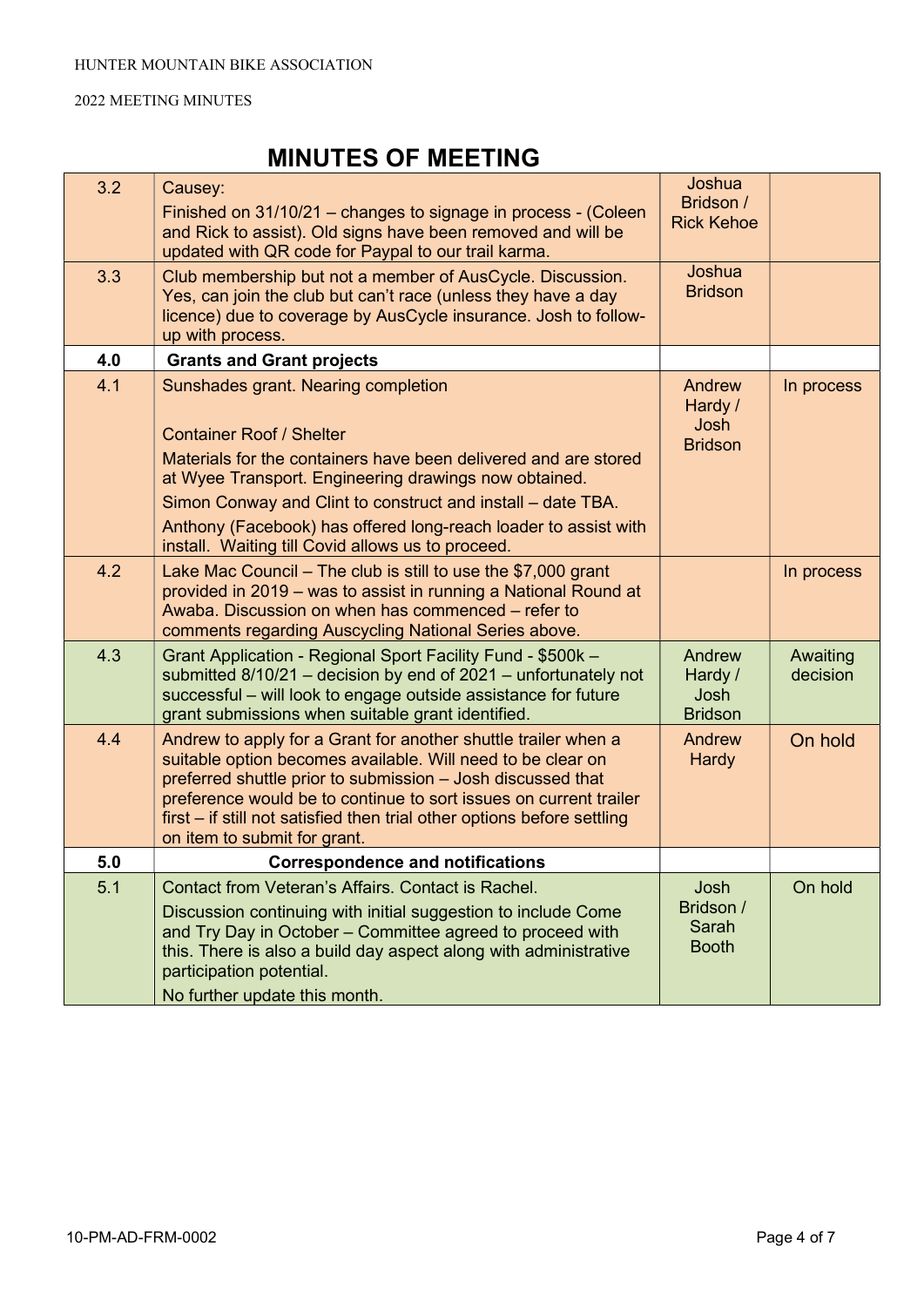| 5.2 | Riders and traffic on Mt Faulk road during events.<br>Discussion that HMBA should consider getting some signage to<br>make sure the riders use single file, keep left, etc.<br>HMBA to consider policy or obtaining our own Traffic<br>Management Plan to request Event Promotors to abide by.<br>Rocky Trail have decided to get a Traffic Management<br>Company engaged for future events – were trialling this with<br>Ourimbah.<br>No complaints received by Mike Hill resulting from Rocky Trail<br>event. | Josh<br><b>Bridson</b> | In process                         |
|-----|-----------------------------------------------------------------------------------------------------------------------------------------------------------------------------------------------------------------------------------------------------------------------------------------------------------------------------------------------------------------------------------------------------------------------------------------------------------------------------------------------------------------|------------------------|------------------------------------|
| 5.3 | Deaf Games 2022. They have approached the club to possibly<br>use the club facilities. Planned dates are Easter long weekend<br>in April 13th/14th $-$ Jason English is assisting them $-$ need to<br>confirm dates and event format.                                                                                                                                                                                                                                                                           |                        | Awaiting<br>further<br>information |
| 5.4 | Sports Grants - Coaches courses and shade structures.                                                                                                                                                                                                                                                                                                                                                                                                                                                           | Andrew                 |                                    |
|     | Need completion evidence.                                                                                                                                                                                                                                                                                                                                                                                                                                                                                       | <b>Hardy</b>           |                                    |
| 5.5 | Email from White Lightning Events - request approval for GE<br>event on 6/3/22<br>Josh met with Mark on 6/2/22 and briefed him on course<br>options and traffic management to consider - they will pay<br>\$13.50 per rider and anticipate about 200 entries - offering an<br>extra \$500 to the club if we can provide 5 volunteers to assist                                                                                                                                                                  | Josh<br><b>Bridson</b> | In process                         |
| 5.6 | Hunter Shuttle mentioned poor driving from general public. Mick<br>to put out post reminding people of road rules.                                                                                                                                                                                                                                                                                                                                                                                              |                        |                                    |
| 5.7 | Port to Port – how much per rider or flat fee. Suggestion is \$5<br>per rider.                                                                                                                                                                                                                                                                                                                                                                                                                                  |                        |                                    |
| 5.8 | Atmosphere - Making locally manufactured bike cleaning<br>chemicals. They will make a proposal for product launch and<br>fund raising.                                                                                                                                                                                                                                                                                                                                                                          |                        |                                    |
| 6.0 | <b>Advocacy</b>                                                                                                                                                                                                                                                                                                                                                                                                                                                                                                 |                        |                                    |
| 6.1 | Feedback on Faulk Line from Adaptive Riders - Sebastian from<br>Sargood on Collaroy still to attend for a walk through on the<br>remainder of Faulk Line - waiting for meeting to discuss specific<br>areas of concern - Update to be provided following meeting.                                                                                                                                                                                                                                               |                        | In process                         |
| 6.2 | Low bump rails required for Development trail bridges - to be<br>completed as Committee / Volunteer project                                                                                                                                                                                                                                                                                                                                                                                                     | <b>Dallas</b>          | In process                         |
|     | Josh measured approx. 130 lineal metres required -<br>height approx. 150mm                                                                                                                                                                                                                                                                                                                                                                                                                                      |                        |                                    |
|     | Modwood / ecowood option would be approx. \$1800                                                                                                                                                                                                                                                                                                                                                                                                                                                                |                        |                                    |
|     | Merbau approx. \$1250                                                                                                                                                                                                                                                                                                                                                                                                                                                                                           |                        |                                    |
|     | <b>Brackets from John R</b>                                                                                                                                                                                                                                                                                                                                                                                                                                                                                     |                        |                                    |
|     | Options to be further explored                                                                                                                                                                                                                                                                                                                                                                                                                                                                                  |                        |                                    |
|     | If timber is required, Phil D can supply cheaper.                                                                                                                                                                                                                                                                                                                                                                                                                                                               |                        |                                    |
| 7.0 | <b>Covid Plan</b>                                                                                                                                                                                                                                                                                                                                                                                                                                                                                               |                        |                                    |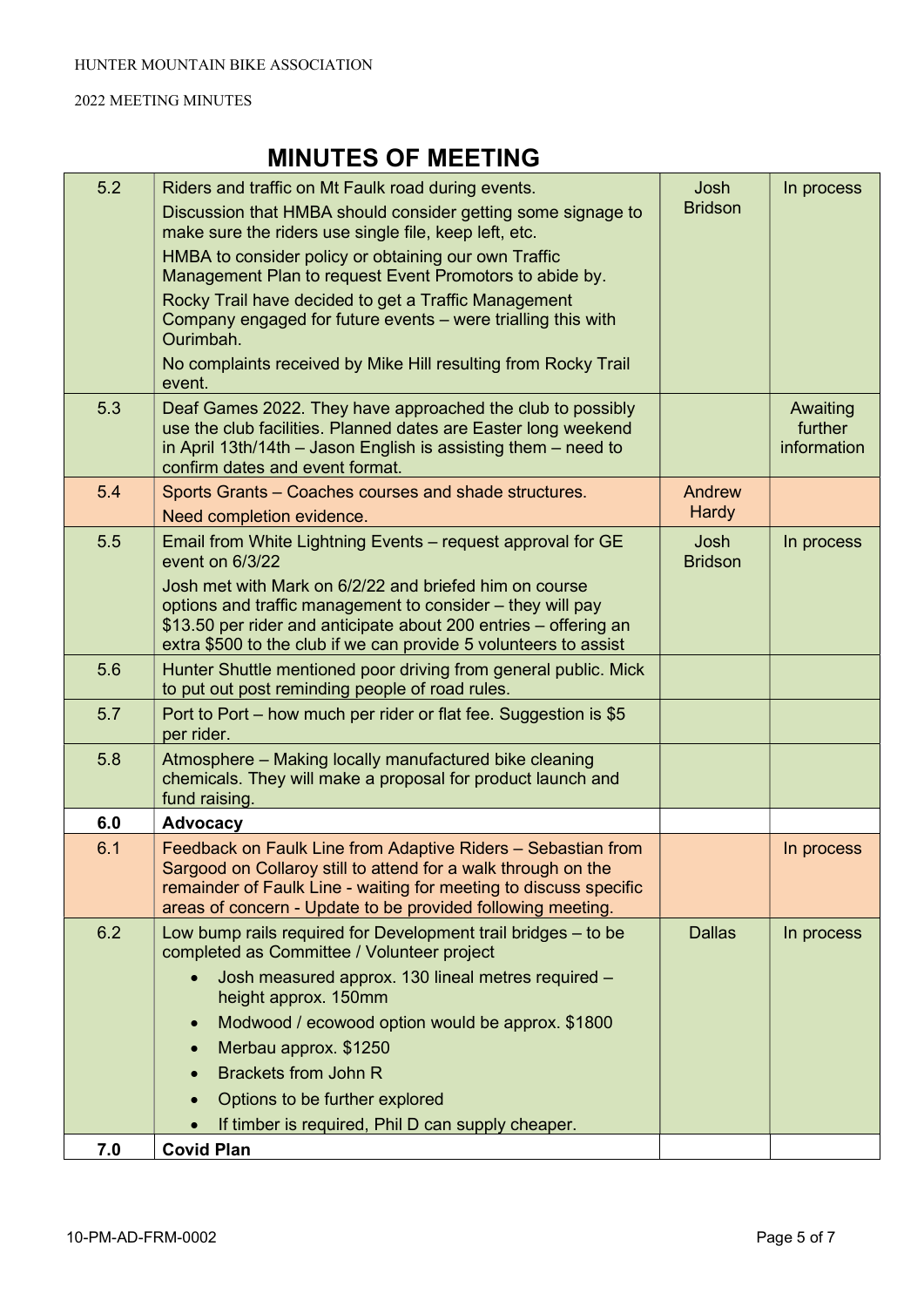| 7.1  | Covid 19 requirements to be kept up to date by President. The<br>most recent plan is still current and HMBA is officially a 'Covid<br>Safe business'.                                                                                           | Josh<br><b>Bridson</b>                                                                   | Ongoing    |
|------|-------------------------------------------------------------------------------------------------------------------------------------------------------------------------------------------------------------------------------------------------|------------------------------------------------------------------------------------------|------------|
| 8.0  | <b>Club merchandise</b>                                                                                                                                                                                                                         |                                                                                          |            |
| 8.1  | Josh to manage T-Shirts.<br>Suggestion that we do a new shirt design in the new year -<br>maybe as a competition.<br>T-Shirt – can people buy a T-shirt when entering a race? Clint<br>said yes. Josh to look into it.                          | Josh<br><b>Bridson</b>                                                                   |            |
| 9.0  | <b>Awaba Maps and Signs</b>                                                                                                                                                                                                                     |                                                                                          |            |
| 9.1  | Coleen was working on the large trail maps. These are still a<br>work in progress - Need to include new trails - Michael Clarke<br>to assist.<br>Trail Head map sign board needs to be turned toward the<br>carpark.                            | <b>Josh</b><br>Bridson /<br><b>Dallas</b><br>Barham /<br><b>Michael</b><br><b>Clarke</b> | In process |
| 9.2  | Discussion on including GPS coordinates on all Awaba signs.<br>General agreement. Michael Clarke to investigate further.                                                                                                                        | <b>Michael</b><br><b>Clarke</b>                                                          | In Process |
| 9.3  | Additional Trail Sponsorship signs agreed to. Josh to<br>coordinate with interested parties - locations TBA.<br>Email hmbaweb@gmail.com if interested.                                                                                          | <b>Josh</b><br><b>Bridson</b>                                                            | In Process |
| 9.4  | Trail counters. Steve and Josh in discussion – it appears that<br>the only working TrafX unit is no longer working - further<br>testing required.<br>Mike Hill trail counter (before tunnel on return): Current average<br>78.89 Riders per day | <b>Steve</b><br>Pryor                                                                    |            |
| 10   | <b>Container security</b>                                                                                                                                                                                                                       |                                                                                          |            |
| 10.1 | No issues                                                                                                                                                                                                                                       |                                                                                          |            |
| 11   | <b>General Business</b>                                                                                                                                                                                                                         |                                                                                          |            |
| 11.1 | HMBA to form a Kids academy? Discussion has started -<br>possibility of working in with Hunter Schools Academhy with<br>assistance from Jason English - more details to come                                                                    | Josh<br><b>Bridson</b>                                                                   | In process |
| 11.2 | H-Events - Re Westpac Chopper fundraiser - social ride more<br>so than a race. Moved to 26/03/22.<br>Series cancelled due to low entry numbers                                                                                                  |                                                                                          | In process |
| 11.3 | HMBA Riders Lounge going well - about 200 members.<br>Lots of engagement – plenty of questions being answered and<br>photos being shared                                                                                                        | Josh<br><b>Bridson</b>                                                                   | Ongoing    |